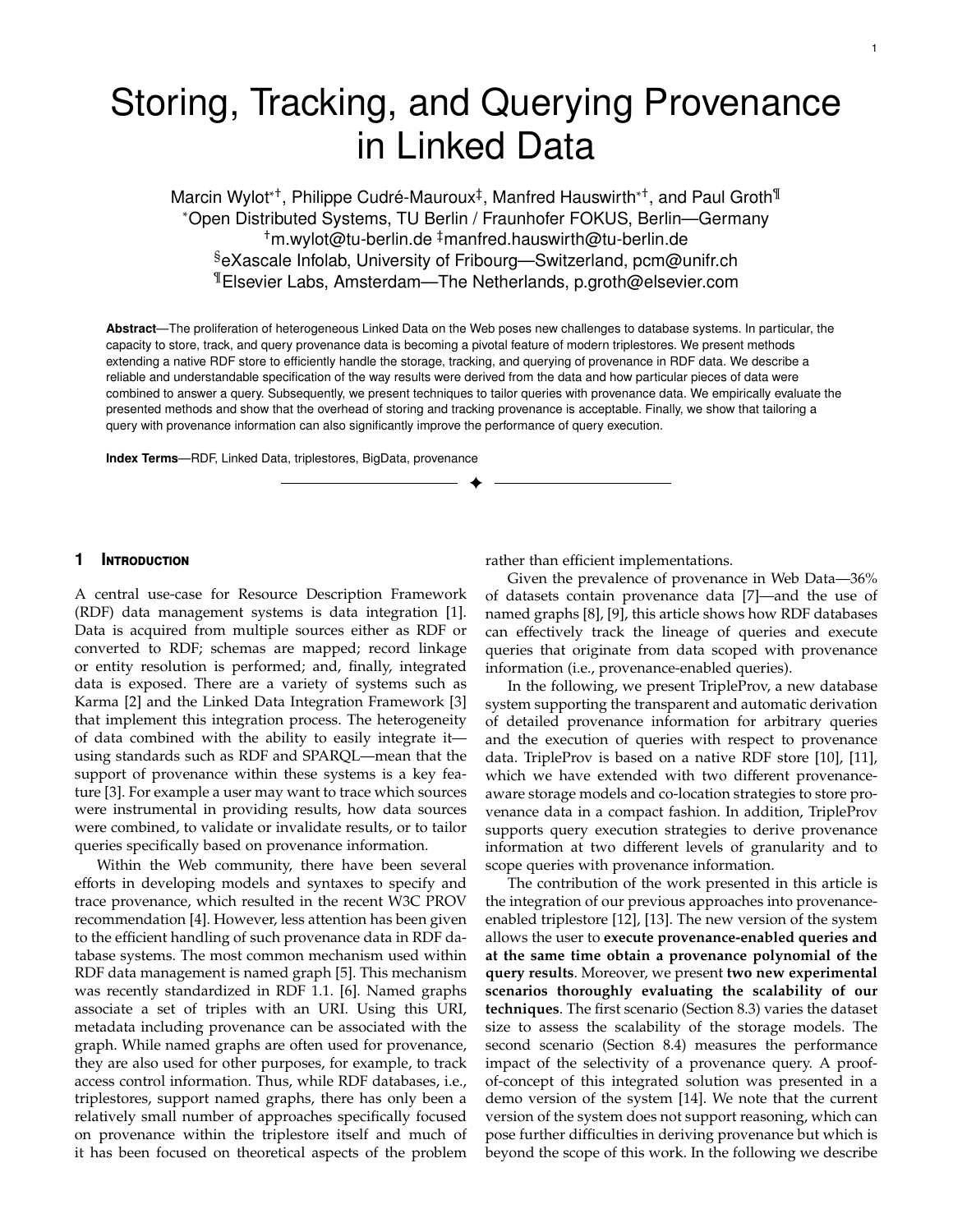the key aspects of TripleProv:

- 1) provenance polynomials to track the lineage of RDF queries at two different granularity levels (Section 4);
- 2) a characterization of provenance-enabled queries to tailor the query execution process with provenance information (Section 5);
- 3) new provenance-aware storage models and indexing strategies to compactly store provenance data (Section 6);
- 4) novel provenance oriented query execution strategies to compute provenance polynomials and execute provenance-enabled queries efficiently (Section 7);
- 5) an experimental evaluation of our system using two different datasets and workloads (Section 8).

All the datasets and queries we used in our experiments are publicly available for further investigations  $^1$ .

# **2 R**elated **W**ork

Data provenance has been widely studied within the database, distributed systems, and Web communities. For a comprehensive review of the provenance literature, we refer readers to the work of Luc Moreau [15]. Likewise, Cheney et al. provide a detailed review of provenance within the database community [16]. Broadly, one can categorize the work into three areas [17]: content, management, and use. Work in the content area has focused on representations and models of provenance. In management, the work has focused on collecting provenance in software ranging from scientific databases [18] to operating systems or large scale workflow systems as well as mechanisms for querying it. Finally, provenance is used for a variety of applications including debugging systems, calculating trust and checking compliance. Here, we briefly review the work on provenance with respect to the Web of Data. We also review recent results applying theoretical database results to SPARQL.

Within the Web of Data area, one focus of work has been on designing models (i.e., ontologies) for provenance information [19]. The W3C Incubator Group on provenance mapped nine different models of provenance [20] to the Open Provenance Model [21]. Given the overlap in the concepts defined by these models, a W3C standardization activity was created that has led to the development of the W3C PROV recommendations for specyfying and interchanging provenance [4]. This recommendation is being increasingly adopted by both applications and data set providers - there have been over 60 implementations of PROV [22].

In practice, provenance is attached to RDF data using either reification [23], named graphs [24], or a singleton property [25]. Widely used datasets such as YAGO [26] reify their entire structure to facilitate provenance annotation. Indeed, provenance is one reason for the inclusion of named graphs in the current version of RDF [27]. Both named graphs and reification cause complex query structures especially as provenance becomes increasingly fine-grained. Indeed, formally, it may be difficult to track provenance using named graphs under updates and RDFS reasoning [28].

To address these issues, a number of authors have adopted the notion of annotated RDF [29], [30]. This approach

assigns annotations to each of the triples within a dataset and then tracks these annotations as they propagate through reasoning or query processing pipelines. Formally, these annotated relations can be represented by the algebraic structure of communicative semirings, which can take the form of polynomials with integer coefficients [31]. These polynomials represent how source tuples are combined through different relational algebra operators (e.g., UNION, JOINS). These relational approaches are now being applied to SPARQL [32].

As Damasio et al. have noted, many of the annotated RDF approaches do not expose how-provenance (i.e., how a query result was constructed) [33]. The most comprehensive implementations of these approaches were presented by Zimmermann et al. [34] and Udrea et al. [29]. However, they have only been applied to small datasets (around 10 million triples) and do not report provenance polynomials for SPARQL query results. Annotated approaches have also been used for propagating "trust values" [35]. Other recent work [33], [36] has looked at expanding the theoretical aspects of applying such a semiring-based approach to capture SPARQL. In contrast, our work focuses on the implementation aspects of using annotations to track provenance within the query processing pipeline.

The concept of a *provenance query* was defined by Simon Miles in order to only select a relevant subset of all possible results when looking up the provenance of an entity [37]. A number of authors have presented systems for specifically handling such provenance queries. Biton et al. showed how user views can be used to reduce the amount of information returned by provenance queries in a workflow system [38]. The MTCProv [39] and the RDFProv [40] systems focus on managing and enabling queries over provenance that result from scientific workflows. Similarly, the ProQL approach [41] defines a query language and proposes relational indexing techniques for speeding up provenance queries involving path traversals. Glavic and Alonso presented the Perm provenance system, which was able to compute, store and query relational provenance data [42]. Provenance is computed by using standard relational query rewriting techniques, e.g., using lazy and eager provenance computation models. Recently, Glavic and his team have built on this work to show the effectiveness of query rewriting for tracking provenance in databases that support audit logs and "time travel" [43]. Our approach is different, in that it looks at the execution of provenance queries in conjunction with standard queries within a graph database. Widom et al. presented the Trio system [44] that supports the joint management of data, uncertainty and lineage. Lineage is an integral part of the storage model in this system, i.e., it is associated with its corresponding record in the database. Trio persists lineage information in a separate lineage relation where each record corresponds to a database tuple and contains provenance-specific attributes. However, Trio is not a database for semi-structured data, which is specifically our target. TripleProv leverages the specific requirements of RDF data and queries to enable efficient tracking and querying of provenance information.

In that respect, our work is related to the work on annotated RDF [29], [34], which developed SPARQL query extensions for querying over annotation metadata (e.g.,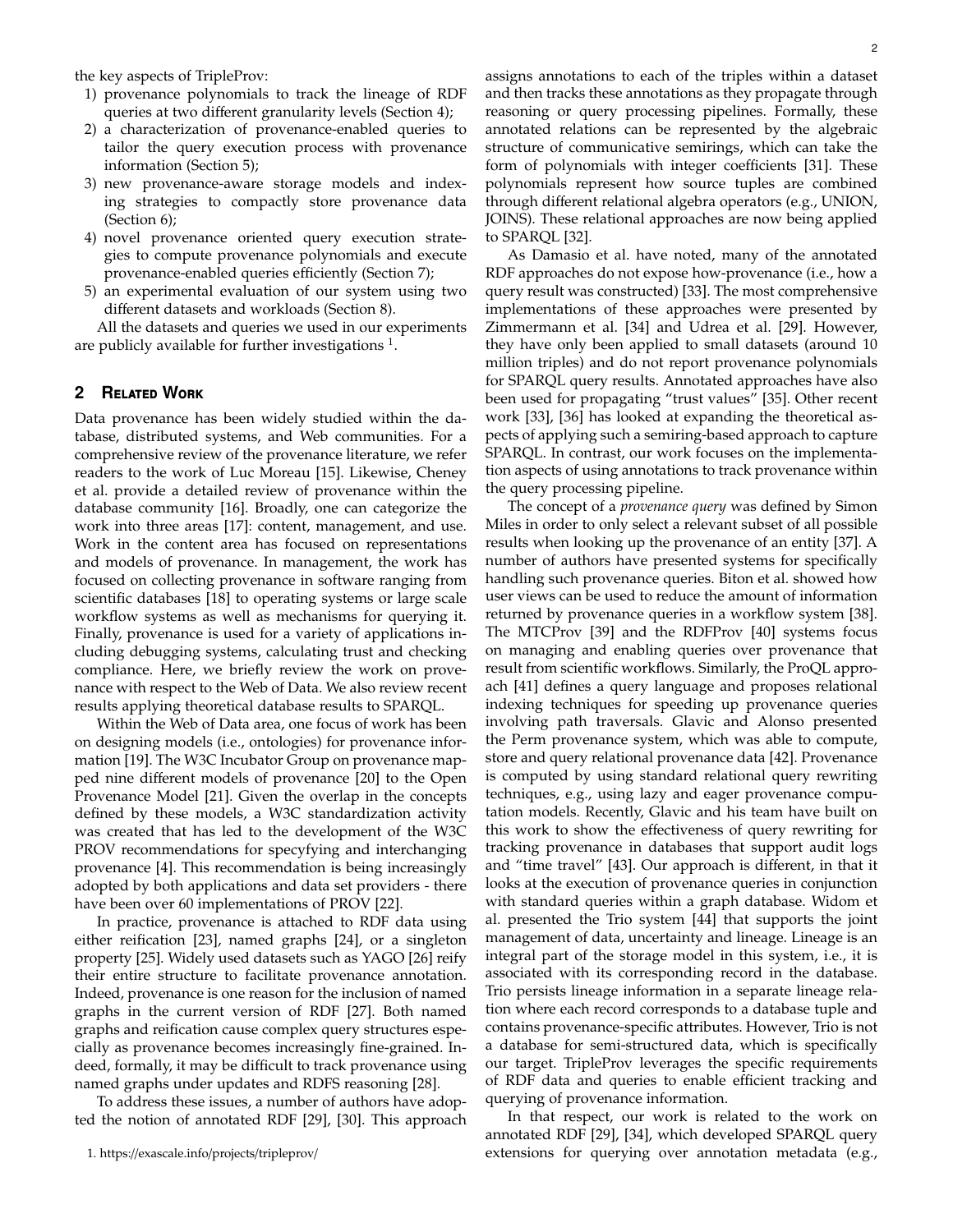provenance). Halpin and Cheney have shown how to use SPARQL Update to track provenance within a triplestore with no modifications to the SPARQL specyfication [45]. Our focus is different, however, since we propose and empirically evaluate different execution strategies for running queries that take advantage of provenance metadata.

Our system partially builds upon dynamic query execution approaches, which have been studied in different contexts by database researchers. Graefe and Ward [46] focused on determining when re-optimizing a given query that is issued repeatedly is necessary. Subsequently, Colde and Graefe [47] proposed a new query optimization model, which constructs dynamic plans at compile-time and delays some of the query optimization until run-time. Kabra and DeWitt [48] proposed an approach collecting statistics during the execution of complex queries in order to dynamically correct suboptimal query execution plans. Ng et al. studied how to re-optimize suboptimal query plans on-thefly for very long-running queries in database systems [49]. Avnur and Hellerstein proposed Eddies [50], a query processing mechanism that continuously reorders operators in a query plan as it runs, and that merges the optimization and execution phases of query processing in order to allow each tuple to have a flexible ordering of the query operators. More recently, Madden et al. have extended Eddies to continuously adapt query plans over streams of data [51]. Our work is different in the sense that we dynamically examine or drop data structures during query execution depending on provenance information.

## **3 P**rovenance **C**oncepts **& A**pplications

W3C PROV defines provenance as "information about entities, activities, and people involved in producing a piece of data or thing, which can be used to form assessments about its quality, reliability or trustworthiness" [4]. The W3C PROV Family of Documents<sup>2</sup> defines a model, corresponding serializations and other supporting definitions to enable the interoperable interchange of provenance information in heterogeneous environments such as the Web. In this article, we adopt the view proposed in these specifications and consider provenance attached to RDF data with named graphs (graph label) [24]. Following the RDF 1.1 N-Quads specification<sup>3</sup> a graph label is denoted with an URI, which can be used as a resource<sup>4</sup> to describe provenance of the triple to which this graph label is attached. Therefore, provenance information is stored in the form of triples, where the subject URI is the same as the graph label attached to the original triple. In this article we adopt the terminology from the earlier N-Quads specification [52], hence when we describe provenance information we refer to a graph label as a *context value*. Below we give an example illustrating how provenance is attached to a triple:

Subject Predicate Object ContextValue1 .

ContextValue1 ProvPred1 ProvObj1 GraphX.

ContextValue1 ProvPred2 ProvObj GraphX.

There are many scenarios where provenance can be applied. Karvounarakis et al. [41] describe a number of use cases where storing and querying of provenance data generated by a database system is useful. To motivate our work we revisit some of these examples. Provenance polynomials express the exact way through which results of a query were derived. As such, they can be used to calculate scores or probabilities for particular query results (e.g., for postprocessing tasks such as results ranking or faceted search). Likewise, one can use polynomials to compute a trust or information quality score based on the sources used in the result. Identifying results (i.e., particular triples) with overlapping provenance is another use case. One could detect whether a particular result would still be valid when removing a source dataset. One can also use provenance to modify query execution strategies on-the-fly, that is, to improve the query execution process with provenance information. For instance, one could restrict the results to certain subsets of the sources or use provenance for access control such that only certain sources will appear in a query result. Finally, one may need the capacity to provide a specification of the data he wants to use to derive an answer.

# **4 P**rovenance **P**olynomials

We now describe a model encoding how query results were derived, that is, a description of the provenance of query results. The first question we tackle is how to represent provenance information we want to return to the user in addition to the results themselves. Beyond listing the various tuples involved in the query, we want to be able to characterize the specific ways in which each source tuple contributed to the query results. Lineage of a query (a provenance trace) can be modeled at different granularity levels, see below Section 4.1 for a more formal definition of *lineage*.

In the article, we leverage the notion of a *provenance polynomial* which is an algebraic structure of communicative semirings representing how different pieces of data were combined through different relational algebra operators [31]. In contrast to recent work in this space, which addressed theoretical issues, we focus on the practical realization of this model in a high performance triplestore to answer queries. Specifically, we focus on two key requirements:

- 1) the capability to pinpoint, for each query result, the exact lineage of the result;
- 2) the capability to trace back, for each query result, the complete list of tuples and how they were combined to deliver a result.

To do this we support two different provenance operators at the physical level: *pProjection*, addressing the first requirement and pinpointing the exact lineage of the result, and *pConstraint*, tracing back the full provenance of the results. As shown in Figure 1, TripleProv returns a provenance polynomial describing the exact way the results were produced in addition to the query results.

At the logical level, we use two operators introduced by Green [53] to combine the provenance polynomials: (⊕) represents unions of source tuples, and (⊗) represents joins between source tuples.

Unions are used in two cases when generating the polynomials: first, when a constraint or a projection can be satisfied with multiple triples; meaning that there is more

<sup>2.</sup> http://www.w3.org/TR/prov-overview/

<sup>3.</sup> https://www.w3.org/TR/n-quads/

<sup>4.</sup> https://www.w3.org/TR/rdf11-concepts/#resources-and-statements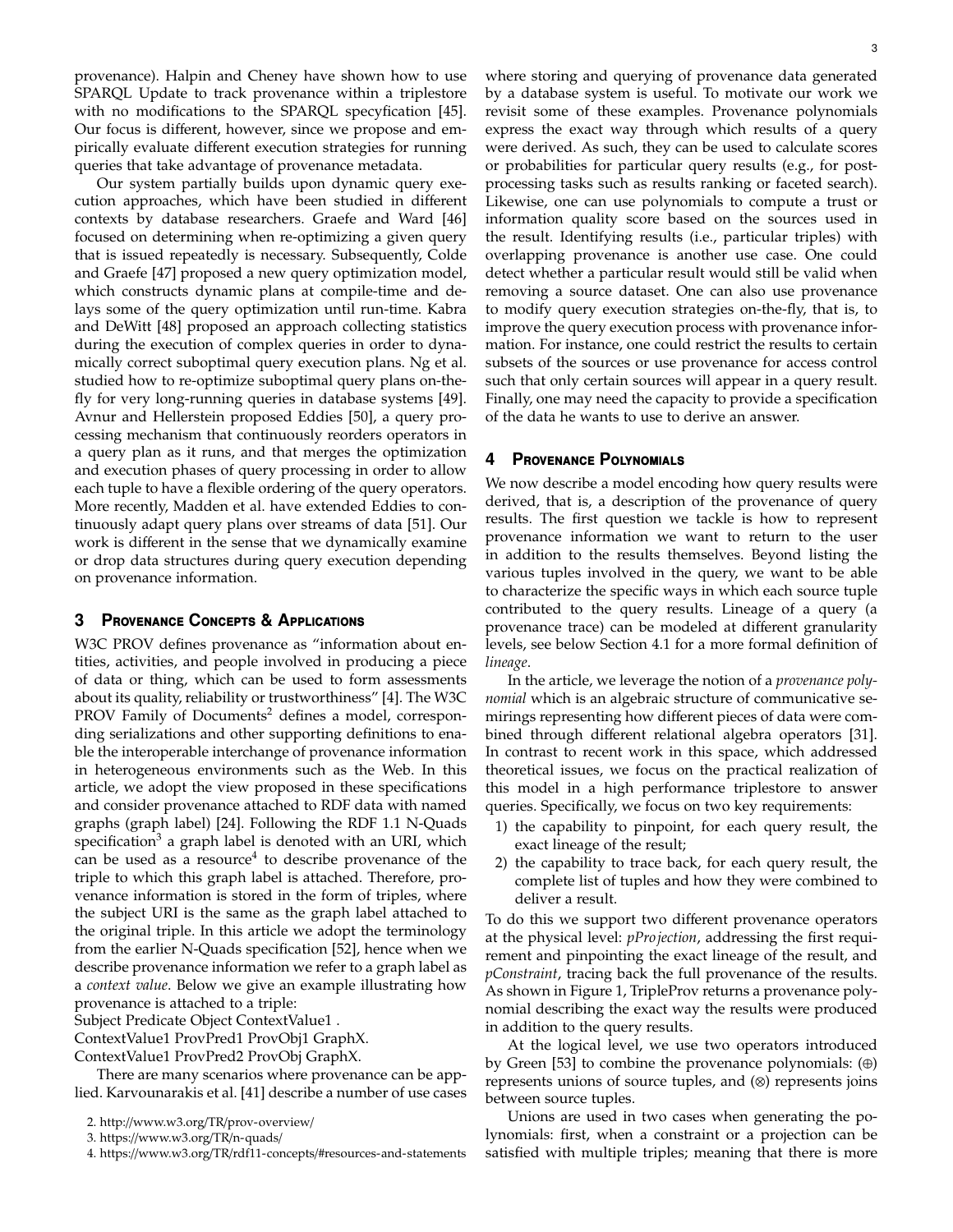than one triple corresponding to the particular triple pattern of the query. The following polynomial:

#### *l*1 ⊕ *l*2 ⊕ *l*3

for instance, encodes the fact that a given result can originate from three different lineages (*l*1, *l*2, or *l*3). Second, unions are also used when multiple entities satisfy a set of constraints or projections (like the collection *provenance* in Section 7.2, Algorithm 2).

The join operator can also be used in two ways: to express the fact that entities were joined to handle a constraint or a projection, or to handle object-subject or object-object joins between sets of constraints. The following polynomial:

$$
(l1 \oplus l2) \otimes (l3 \oplus l4)
$$

for example, encodes the fact that lineages *l*1 or *l*2 were joined with lineages *l*3 or *l*4 to produce the results.

#### **4.1 Provenance Granularity Levels**

TripleProv returns RDF data provenance at different granularity levels. Current approaches (see Section 2), typically, return a list of named graphs from which the answer was computed. Our system, besides generating polynomials summarizing the complete provenance of the results, also supports two levels of granularity. First, a lineage *l<sup>i</sup>* (i.e., an element appearing in a polynomial) can represent the *context value* of a triple, e.g., the fourth element in a quadruple. We call this granularity level *context-level*. Alternatively, a lineage can represent a quadruple, i.e., a triple plus its corresponding *context value*. This second type of lineage produces polynomials consisting of all the pieces of data, i.e., quadruples that were used to answer the query, including all intermediate results. We call this level of granularity *triple-level*. For instance given a provenance polynomial *l*1 ⊕ *l*2 ⊕ *l*3 TripleProv returns: at the *context level ContextValue*1 ⊕ *ContextValue*12 ⊕ *ContextValue*13 and at the *triple-level* (*Subject*1*Predicate*1*Object*1)⊕ (*Subject*2*Predicate*2*Object*2)⊕ (*Subject*3*Predicate*3*Object*3).

#### **5 P**rovenance**-E**nabled **Q**ueries

The next question is how to incorporate provenance in the query execution process. Our goal here is to provide to a user a way to specify which pieces of data should be used to answer a query. For this we introduce the following definitions:

- *Definition 1.* A **Workload Query** is a query producing results for a user. These results are referred to as *workload query results*.
- *Definition 2.* A **Provenance Scope Query** is a query that defines a scope on the query results (i.e., only results within that defined scope should be returned). Specifically, a *Provenance Scope Query* returns a set of *context values* whose corresponding triples will be considered during the execution of a *Workload Query*.
- *Definition 3.* A **Provenance-Enabled Query** is a pair consisting of a *Workload Query* and a *Provenance Scope Query*, producing results for a user (as specified by the *Workload*



Figure 1: Executing provenance-enabled queries: both a workload and a provenance scope query are given as inputs to a triplestore, which produces results for both queries and then combines them to obtain the final results and a provenance polynomial.

*Query*) and originating only from data pre-selected by the *Provenance Scope Query*.

As mentioned above, provenance data can be taken into account during query execution through the use of named graphs. However, those solutions are not optimized for provenance, and require rewriting all workload queries with respect to a provenance query. Our approach aims to keep workload queries unchanged and introduce provenancedriven optimization on the database system level.

We assume a strict separation of the workload query and the provenance scope query from the user perspective (as illustrated in Figure 1). That is, the user provides two separate queries: one to query the data and a second one to specify the provenance. Internally, the system combines these queries to provide the correct results. Including the provenance specification directly in to the query itself is also possible. The execution strategies and models we develop in the rest of this paper would work similarly in that case. Provenance and workload results are joined to produce a final result. A consequence of our design is that workload queries can remain unchanged, while the whole process of applying provenance filtering takes place during query execution. Both provenance scope and workload queries are delivered in the same way, preferably using the SPARQL language or a high-level API that offers a similar functionality. The body of the provenance scope query specifies the set of *context values* that identify which triples will be used when executing the workload queries.

To further illustrate our approach, we present a few provenance-enabled queries that are simplified versions of use cases found in the literature. In the examples below, *context values* are denoted as *?ctx*.

Provenance-enabled queries can be used in various ways. A common case is to ensure that the data used to produce the answer comes from a set of trusted sources [54]. Given a workload query that retrieves titles of articles about "Obama":

```
SELECT ? t WHERE {
  ?a <type> <article> .
  ?a <tag> <Obama>
```

```
?a <title > ?t
```
}

One may want to ensure that the articles retrieved come from sources attributed to the government:

**SELECT** ? ctx WHERE { ? ctx prov: wasAttributedTo <government> . }

As per the W3C definition, provenance is not only about the source of data but is also about the manner in which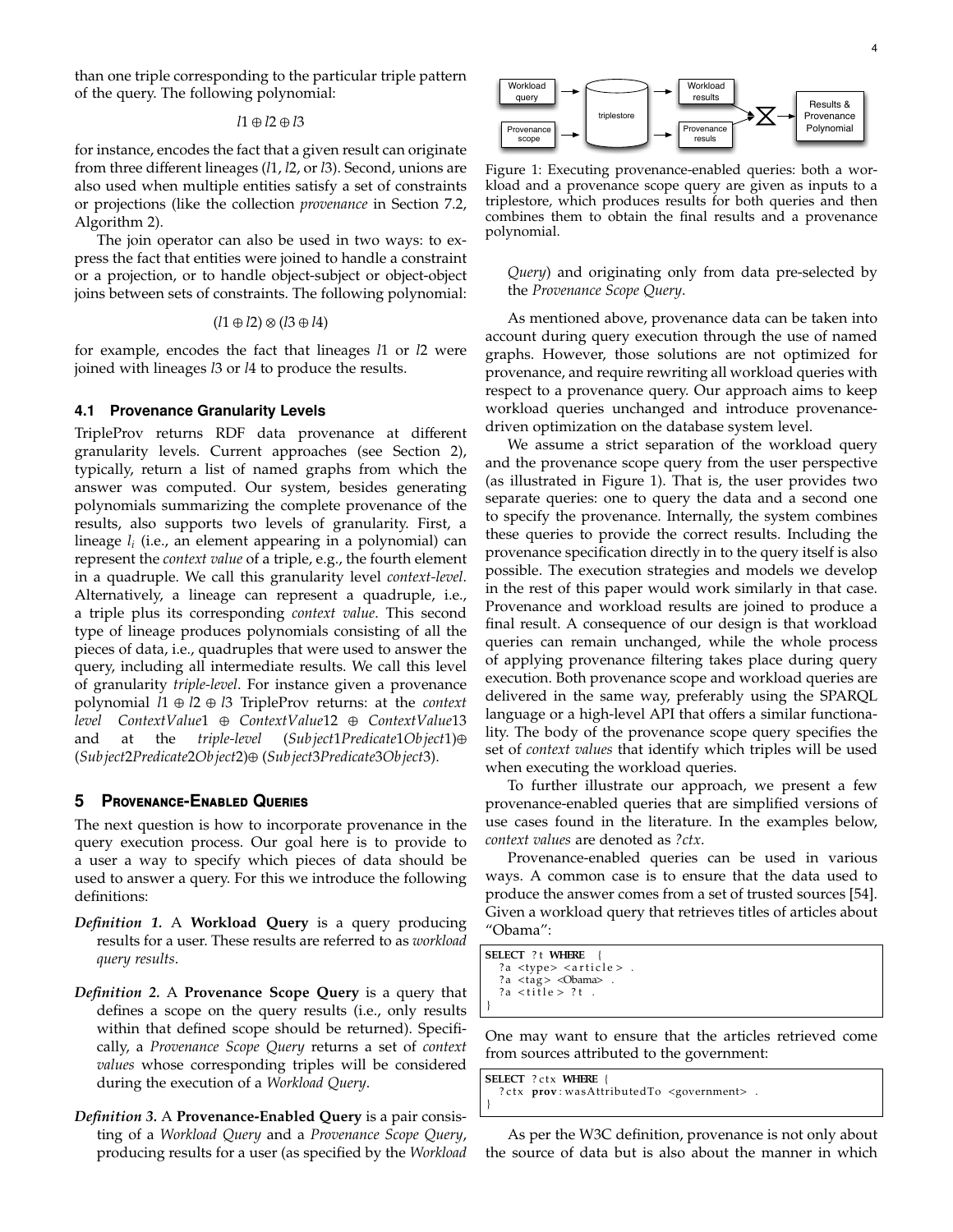the data was produced. Thus, one may want to ensure that the articles in question were edited by somebody who is a "SeniorEditor" and that articles where checked by a "Manager". Thus, we could apply the following provenance scope query while keeping the same "Obama" workload query:

| <b>SELECT ? ctx WHERE {</b>                               |
|-----------------------------------------------------------|
| ? ctx $prox: wasGenerated By .$                           |
| <articleprod> prov: wasAssociatedWith ?ed .</articleprod> |
| ?ed rdf:type <senioredior> .</senioredior>                |
| <articleprod> prov: wasAssociatedWith ?m .</articleprod>  |
| ?m rdf:type <manager> .</manager>                         |
|                                                           |

A similar example to the one above, albeit for a curated protein database, is described by Chichester et al. [55].

Another way to apply provenance-enabled queries is for scenarios in which data is integrated from multiple sources. For example, we may want to aggregate the chemical properties of a drug (e.g., its potency) provided by one database with information whether it has regulatory approval provided by another:

| <b>SELECT</b> ? potency ? approval WHERE {        |
|---------------------------------------------------|
| ?drug <name> ''Sorafenib'' .</name>               |
| ?drug ?link ?chem.                                |
| ?chem <potency> ?potency.</potency>               |
| ?drug <approvalstatus> ?approval</approvalstatus> |
|                                                   |

Here, we may like to select not only the particular sources from which the workload query should be answered but also the software or approach used in establishing the links between those sources. For instance, we may want to use links generated manually or those generated through the use a of "string similarity". Such a use-case is described in detail by Batchelor et al. [56]. Below is an example of how such a provenance scope query could be written:

| <b>SELECT ? ctx WHERE {</b><br>{ ?ctx prov: was Generated By ?linking Activity. |  |
|---------------------------------------------------------------------------------|--|
| ?linkingActivity rdf:type <stringsimilarity> }</stringsimilarity>               |  |
| UNION {                                                                         |  |
| ?ctx prov:wasDerivedFrom <chemdb>}</chemdb>                                     |  |
| UNION {                                                                         |  |
| ? ctx prov: wasDerivedFrom <drugdb>}</drugdb>                                   |  |
|                                                                                 |  |

# **6 S**torage **M**odels

To efficiently execute provenance-enabled queries we developped a special RDF storage model for TripleProv. We extend the molecule-based native storage model we introduced in dipLODocus[*RDF*] [10] and DiploCloud [11] with new physical storage structures to store provenance.

#### **6.1 Native Storage Model**

The basic data unit in our system is an RDF molecule [57] which is similar to a property table [58] and stores the list or properties and objects related to a subject. A molecule contains all data directly related to a subject. Molecule clusters are used in two ways: to logically group sets of relates URIs and literals (thus, pre-computing joins), and to physically co-locate information related to a given resource. A molecule co-locates together all data related to one subject. For a detailed description on the native storage model, we refer the interested reader to our previous work [10], [11] which focused on this aspect specifically.

## **6.2 Storage Model Variants for Provenance**

To extend the physical data structures of TripleProv to store provenance data we analyzed a number of ways to implement this extras. A first option of storing provenance data would be to simply annotate every object in the database with its corresponding context value. This produces quadruple physical data structures (*SPOC*, where *S* is the subject of the quadruple, *P* its predicate, *O* its object, and *C* its context value), as illustrated in Figure 2). The main advantage of this variant is its ease of implementation: one simply has to extend the data structure storing the object to also store the context value. Its main disadvantage, however, is memory consumption since the context value has to be repeated for each triple.

One can try to physically co-locate the context values and the triples differently, which results in a different memory consumption profile. One extreme option would be to regroup molecules in clusters based on their context values (*CSPO* clustering). This, however, has the negative effect of splitting our original molecules into several structures (one new structure per new context value using a given subject), thus breaking pre-computed joins and defeating the whole purpose of storing RDF as molecules in the first place. The situation would be even worse for deeper molecules, i.e., molecules storing data at a wider scope, or considering large RDF subgraphs. On the other hand, such structures would be quite appropriate to resolve vertical provenance queries, i.e., queries that explicitly specify the lineage of triples to consider during query execution.

The last two options for co-locating context values and triples are *SCPO* and *SPCO*. *SCPO* co-locates the context values with the predicates which avoids the duplication of the same context value inside a molecule, while at the same time still co-locates all data about a given subject in one structure. The last option, *SPCO*, co-locates the context value with the predicates in the molecules. This physical structure is very similar to *SPOC* in terms of storage requirements, since it rarely happens that a given context value uses the same predicates with many values. Compared to *SPOC*, it has the disadvantage of considering a relatively complex structure (*PC*) in the middle of the physical storage structure, i.e., as the key of a hash-table mapping to the objects.

These different ways of co-locating data naturally result in different memory overheads. The exact overhead, however, is highly dependent on the dataset considered, its structure, and the homogeneity / heterogeneity of the context values involved for the different subjects. Whenever the data related to a given subject refers to many different context values, the overhead caused by repeating the predicate in the *SCPO* might not be compensated by the advantage of co-location. In such cases, models like *SPCO* or *SPOC* might be more appropriate. If, on the other hand, a large portion of the different objects attached to the predicates relate to the same context value, then the *SCPO* model might pay off. It is evident that no single provenance storage model is overall best—since the performance of such models is dependent on the queries but also on the homogeneity / heterogeneity of the considered datasets.

In case we encounter conflicting data from different sources, we store it as it arrives in the system. Considering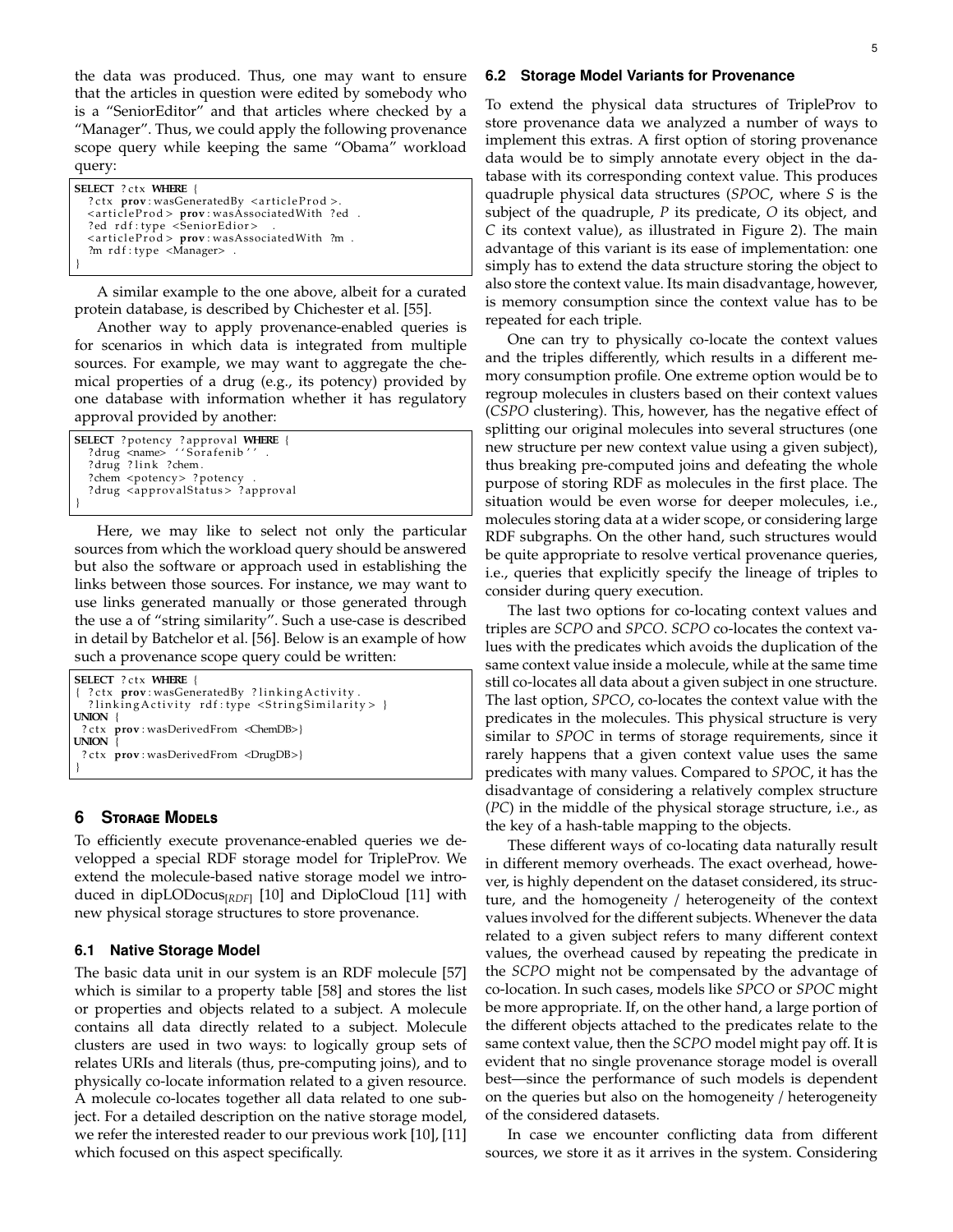a quadruple *SPOC*, the *C* element (context value) uniquely identifies the provenance of the triple. During query execution, we consider all triples as valid and we execute the query as if the triples were independent pieces of data. The provenance polynomial provides information on all pieces of data, conflicting or not.

For the reasons described above, we focus below on two very different storage variants in our implementation: *SCPO*, which we refer to as *data grouped by context value* in the following (since the data is regrouped by context values inside each molecule), and *SPOC*, which we refer to as *annotated provenance* since the context value is placed like an annotation next to the last part of the triple (object).

## **6.3 Provenance Index**

Our system support a number of vertical and horizontal data co-location structures. We propose one more way to colocate molecules, based on the context values. This gives us the possibility to prune molecules during query execution. Figure 3 illustrates this index, which is implemented as lists of co-located molecule identifiers indexed by the context values to which the triples stored in the molecules belong. A given molecule can appear multiple times in this index. This index is created upfront, i.e., at loading time. This index allows us to early prone irrelevant molecules in our prefiltering query execution strategy (see Section 7.4).

#### **6.4 Provenance-Driven Full Materialization**

We implemented a materialized view of pre-selected data following the provenance specification (see Figure 4). This mechanism allows us to run our full materialization query execution strategy (see Section 7.4) only on a portion of data that is compliant with the provenance query since the data was pre-selected and materialized.

#### **6.5 Partial Materialization**

Finally, we also implement a new, dedicated structure for the partial materialization strategy. In that case, we co-locate all molecule identifiers that are matching the provenance specification, i.e., that contain at least one context value compatible with the provenance query. We explored several options for this structure and in the end implemented it through a hash-set, which gives us constant time performance to both insert molecules when executing the provenance query and to query for molecules when executing workload queries.

### **7 Q**uery **P**rocessing

We now turn to the question of how to take advantage of the provenance data stored in the molecules to produce provenance polynomials and to tailor the query execution process with provenance information. We have implemented specific query execution strategies in TripleProv that allow us to compute a provenance polynomial describing how different pieces of data were combined to produce the results and to limit data used to produce the results to only those matching a provenance scope query.

## **7.1 Query Execution Pipeline**

Figure 5 depicts the query execution process. The provenance scope and workload queries are provided as an input. The query execution process can vary depending on the exact strategy chosen, but typically it starts by executing the provenance scope query and optionally pre-materializing or co-locating data. The workload queries are then rewritten by taking into account the results of the provenance scope query—and finally we execute them and at the same time we collect information on the data used in the query execution to compute a provenance polynomial. The process returns the workload query results as output, restricted to those that are following the specification expressed in the provenance scope query, and a provenance polynomial describing how particular pieces of data were combined to derive the results. We provide more detail on this execution process below.

#### **7.2 Generic Query Execution Algorithm**

Algorithm 1 provides a simplified, generic version of the query execution algorithm. The algorithm takes as an input a provenance-enabled query, i.e., provenance scope and workload queries. We start by executing the provenance scope query, which is processed like an ordinary query (*ExecuteQuery*) but always returns sets of context values as output and itself is not restricted with provenance information (*ctxSet* = []). Subsequently, the system optionally materializes or adaptively co-locates the selected molecules containing data related to the provenance scope query. Afterwards we execute workload queries taking into account the context values returned from the previous step and we keep trace of all the triples contributing to the query evaluation. The execution starts as a standard query execution, but includes a dynamic query rewriting step to dynamically prune early in the query plan those molecules that cannot produce valid results given their provenance. We will describe different strategies to execute queries in Section 7.4.

**Algorithm 1** Generic executing algorithm for provenanceenabled queries

| <b>Require:</b> p: Provenance Scope Query                         |
|-------------------------------------------------------------------|
| <b>Require:</b> q: workload query                                 |
| 1: $ctxSet = ExerciseQueueQuery(p, ctxSet=[])$                    |
| 2: materializedMolecules = MaterializeMolecules (ctxSet) OPTIONAL |
| 3: collocatedMolecules = CollocateMolecules(ctxSet) OPTIONAL      |
| 4: for all workload queries do                                    |
| $(results, polynomial) = ExecutiveQuery(q, ctxSet)$<br>5:         |
| $6:$ end for                                                      |
|                                                                   |

Algorithm 2 gives a simplified view of how simple star-like queries are answered in TripleProv (the algorithm performs only subject-subject joins). Given a SPARQL query, our system first analyzes the query to produce a physical query plan, i.e., a tree of operators that are then called iteratively to retrieve molecules likely to contain data relevant to the query (see our previous work for details [10], [11]).

During query execution, TripleProv collects all the triples that are instrumental in producing the results, i.e., molecules/sub-graphs matching the graph pattern of the query. For each molecule inspected (Algorithm 3), our system keeps tracks of all those parts of the RDF graph that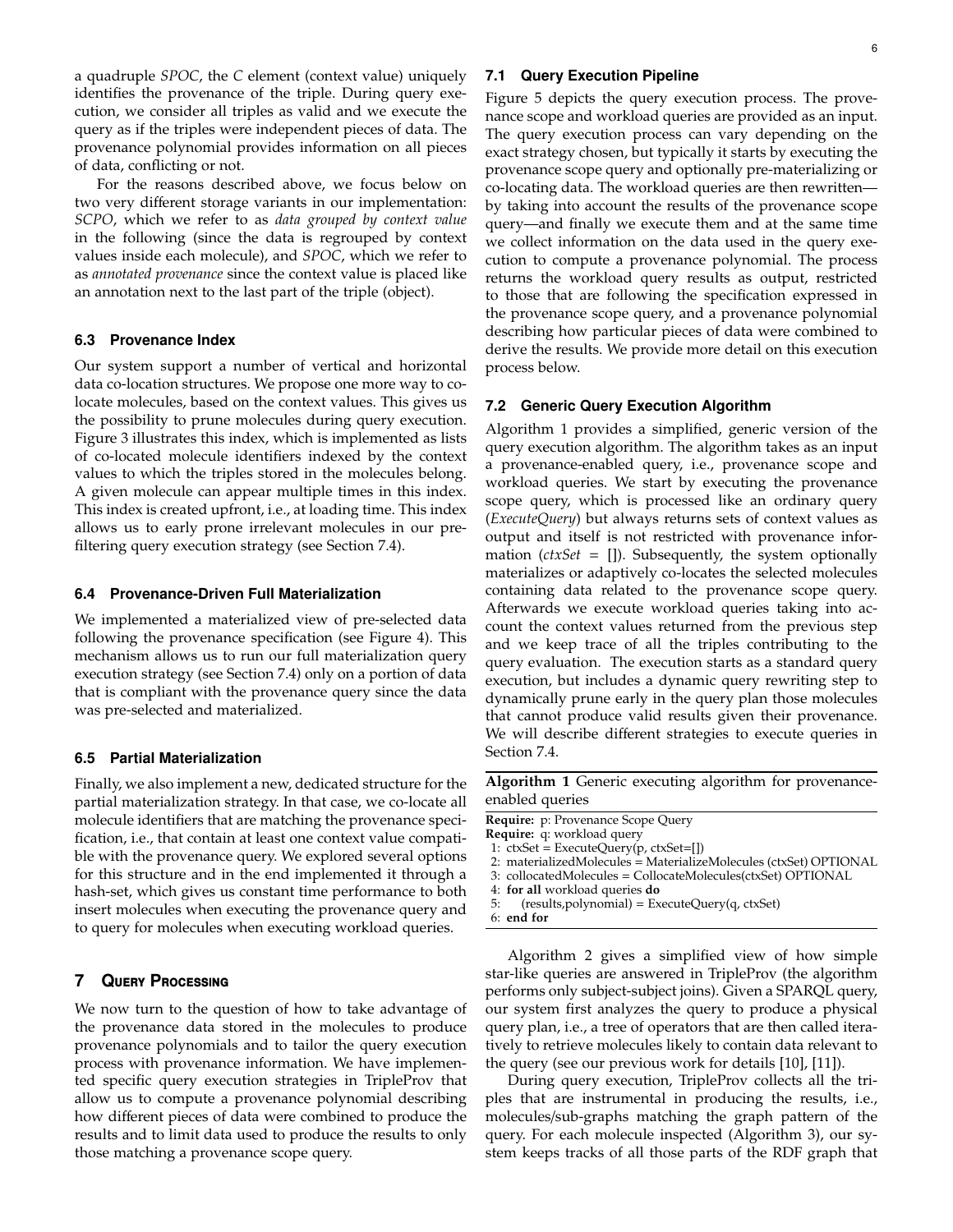

Figure 2: The four different physical storage models identified for co-locating context values (ctx) with the triples (Subject Predicate Object) inside RDF molecules.



Figure 3: Provenance-driven indexing schema. Lists of molecules containing data related to a particular context value (ctx).



Figure 4: The molecule after materialization, driven by a provenance query returning only one context value (ctx).

have matched the evaluated query graph pattern (see our previous work [10], [11] for details of RDF query processing). TripleProv performs two kinds of graph matching operations: 1) It verifies if the triple in a molecule matches any of the triple patterns from the query and if the triple adheres to the provenance specification (*checkIfTripleExists and*  $C \in ctxSet$ ; 2) From the matching triples it retrieves resources to compose the result set, i.e., projections (*getEntity*). The provenance track corresponding to one molecule is kept as "local provenance" (*provenanceLocal*). In case multiple molecules are used to construct the final results, the system performs a union of all the local provenance traces (*provenance.union*) and keeps the resulting trace as "global provenance" (*provenance*). To illustrate these operations and their results, below we describe the execution of two sample queries.

#### **7.3 Example Queries**

To show how the query evaluation works, we provide a few representative examples of workload queries: The first example query we consider is a simple star query, i.e., a query defining a series of triple patterns, all joined on the variable ?*a*:

```
SELECT ? t WHERE {
   ?a <type> <article> . (<- 1st constraint)<br>?a <tag> <Obama> . (<- 2nd constraint)
                                   (<- 1st constraint)<br>(<- 2nd constraint)
   ?a <title > ?t . (<- 1st projection)
}
```
To build the corresponding provenance polynomial, TripleProv first identifies the projections and constraints from the query (see the annotated listing above). Projections

## **Algorithm 2** Simplified algorithm for executing a query and computing a provenance polynomial (*ExecuteQuery*).

## **Require:** q: query

- **Require:** ctxSet: context values; results of a provenance scope query
- 1: provenance ← NULL : provenance polynomial for the query (q)
- 2:  $results \leftarrow NULL : results of the query (q)$
- 3: molecules ← q.getPhysicalPlan
- 4: constraints ← q.getConstraints
- 5: projections ← q.getProjections
- 6: **for all** molecules **do**
- 7: Filter molecules based on the provenance scope query (ctxSet) {only for the pre-filtering strategy}
- 8: (provenanceLocal, resultsLocal) =
- inspectMolecule (constraints, projections, molecule, ctxSet) 9: **if** (provenanceLocal is NOT NULL
- AND resultsLocal is NOT NULL) **then**
- 10: provenance.union(provenanceLocal)
- 11: results.union(resultsLocal)
- 12: **end if**
- 13: **end for**
- 14: **return** (results, provenance)

**Algorithm 3** Algorithm for inspecting a molecule (*inspect-Molecule*). The algorithm presents the way how we collect information on data provenance to compute the provenance polynomial.

**Require:** ctxSet: context values; results of a provenance scope query **Require:** constraints, projections, molecule

- 1: provenanceLocal ← NULL
- 2: resultsLocal ← NULL
- 3: **for all** constrains **do**
- 4: **if** checkIfTripleExists(&provenanceLocal) **then**
- 5: provenanceLocal.join
- 6: **else**
- 7: **return** NULL
- 8: **end if**
- 9: **end for**

10: **for all** projections **do**

- 11: entity = getEntity(for particular projection, &provenanceLocal)
- 12: **if** entity is NOT EMPTY **then**
	- 13: resultsLocal.add(entity)
- 14: provenanceLocal.join
- 15: **else**
- 16: **return** NULL<br>17: **end if** 
	- end if
- 18: **end for**

19: **return** (resultsLocal, provenanceLocal)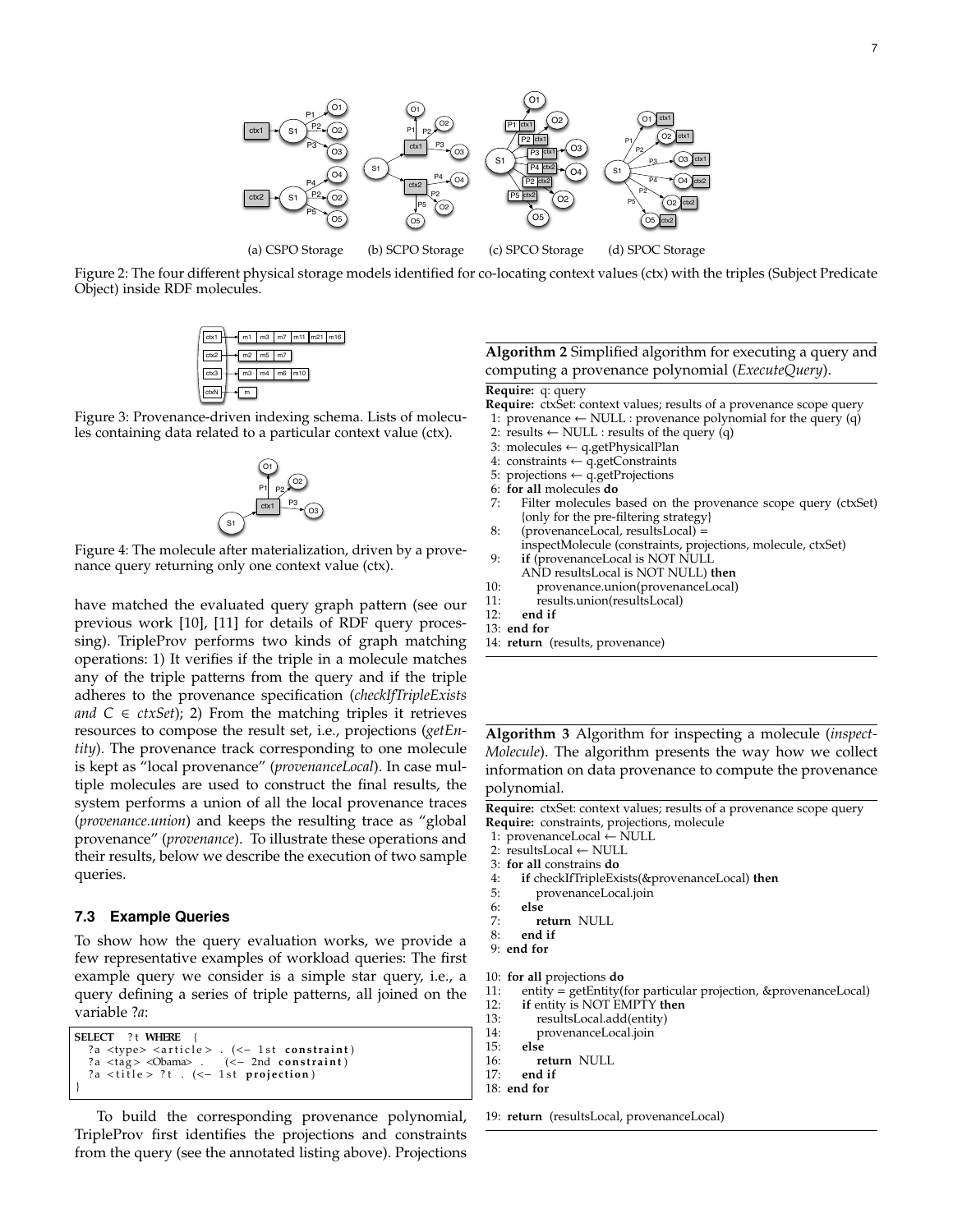

Figure 5: Provenance-enabled query execution pipeline.

correspond to these triple patterns that contain variables included in the result set (from the SELECT statement). Constraints correspond to all the remaining triple patterns defining the query graph pattern. Each molecule is inspected (Algorithm 3) to determine whenever i) the various constraints can be met i.e., the triple pattern matches any triple from the molecule (*checkIfTripleExists*), ii) the piece of data follows the provenance specification described through the provenance scope query . Following this, for the triples that match the triple pattern, the system retrieves resources that will compose the result set (*getEntity*). Both functions (*checkIfTripleExists* and *getEntity*) keep track of all the entities that were used to build the query answer besides performing their standard tasks. If they encounter a triple matching the triple pattern, they keep track of the triple in *provenanceLocal*. In case a triple pattern can by satisfied with multiple triples within one molecule both functions combine the lineage internally in *provenanceLocal* with a union operator ⊕. Our system keeps track of the provenance of each result, by joining (⊗) the local provenance information of each triple used during the query execution to identify the result.

Finally, a provenance polynomial is issued:

$$
[(l1 \oplus l2 \oplus l3) \otimes (l4 \oplus l5) \otimes (l6 \oplus l7)].
$$

The association with the particular triple patterns from the query is expressed with the join operator  $(\otimes)$ , and is as follows:

|                                                              | 1st constraint $\begin{array}{c c} \n3 & 2a < type > < article > 0 \n\end{array}$ 11 $\oplus$ 12 $\oplus$ 13 |                |
|--------------------------------------------------------------|--------------------------------------------------------------------------------------------------------------|----------------|
|                                                              |                                                                                                              |                |
|                                                              | 2nd constraint $\vert$ ?a < tag >< Obama > $\vert$                                                           | $l4 \oplus l5$ |
|                                                              |                                                                                                              |                |
| 1st projection $\vert$ ? <i>a</i> < <i>title</i> >? <i>t</i> |                                                                                                              | $l6 \oplus l7$ |

This particular polynomial indicates that the first constraint has been satisfied by a lineage of *l*1, *l*2, or *l*3, while the second has been satisfied by *l*4 or *l*5. It also indicates that the first projection was processed with elements having a lineage of *l*6 or *l*7. The union operator represents alternative triples that match the triple pattern. The triples involved were joined on variable ?*a*, which is expressed by the join operation (⊗) in the polynomial. Such a polynomial can contain lineage elements either at the source level or at the triple level, and can be returned both in an aggregated or detailed form as described in Section 4.1.

In case a query includes an OPTIONAL operator, e.g., *OPTIONAL*(?*a* < *title* >?*t*), our system only includes entities that do exist in the database in the provenance polynomials. If there is no triple that matches the OPTIONAL pattern, our polynomials will not include any provenance information with respect to this triple pattern, e.g., [(*l*1⊕*l*2⊕*l*3)⊗(*l*4⊕*l*5)]

.

it contains two sets of constraints and projections with an upper-level join to bind them:

| select ?1 ?long ?lat     |  |
|--------------------------|--|
| where {                  |  |
| $($ --first set)         |  |
| ?p name ''Krebs, Emil''. |  |
| ?p deathPlace ?1.        |  |
|                          |  |
| $(--$ second set)        |  |
| $?c ?x ?1$ .             |  |
| ?c featureClass P.       |  |
| ?c inCountry DE .        |  |
| ?c long ?long.           |  |
| ?c lat ?lat .            |  |
|                          |  |

The query execution starts similarly to the first sample query. After resolving the first two triple patterns (*ExecuteQuery*), the second set of patterns is processed in the following steps: 1) replacing variable ?*l* of the second set with the results derived from the first set; 2) executing the second set of triples with the function *ExecuteQuery*; 3) joining the corresponding results and lineage elements of both sets. The system takes the two tracks of provenance from the first and the second set of triple patterns and combines them with the join operator (⊗).

Processing the query TripleProv automatically generates provenance polynomials such as the following:

$$
[(l1 \oplus l2 \oplus l3) \otimes (l4 \oplus l5)] \otimes
$$

[(*l*6 ⊕ *l*7) ⊗ (*l*8) ⊗ (*l*9 ⊕ *l*10) ⊗ (*l*11 ⊕ *l*12) ⊗ (*l*13)]

where an upper-level join  $(\otimes)$  is performed across the lineage elements resulting from both sets.

# **7.4 Execution Strategies for Provenance-Enabled Queries**

We now examine the question of filtering pieces of data used to deliver a query result. There are several possible ways to execute provenance-enabled queries in a triplestore. The simplest way is to execute both a workload query and a provenance scope query independently, and to join both result sets based on a provenance polynomial and context values. One also has the option of pre-materializing some of the data based on the provenance specification. Another way to execute a provenance-enabled query is through dynamic query rewriting. In that case, the workload query is rewritten using the provenance scope query and then is executed. We now introduce five different strategies for executing provenance-enabled queries.

**Post-Filtering:** This is the baseline strategy that executes both the workload and the provenance scope queries independently. The provenance scope and workload queries can be executed in any order or concurrently. When both the provenance scope query and the workload query have been executed, the results from the provenance scope query (i.e., a set of context values) are used to filter the results of the workload query based on their provenance polynomial afterwards (see Algorithm 4). In this strategy we leverage the fact that the provenance polynomial pinpoints a set of context values to a result tuple. Moreover, the union operator indicates that we used several alternative triples to match a triple pattern. In consequence, if this set contains

The second example we examine is more complex, as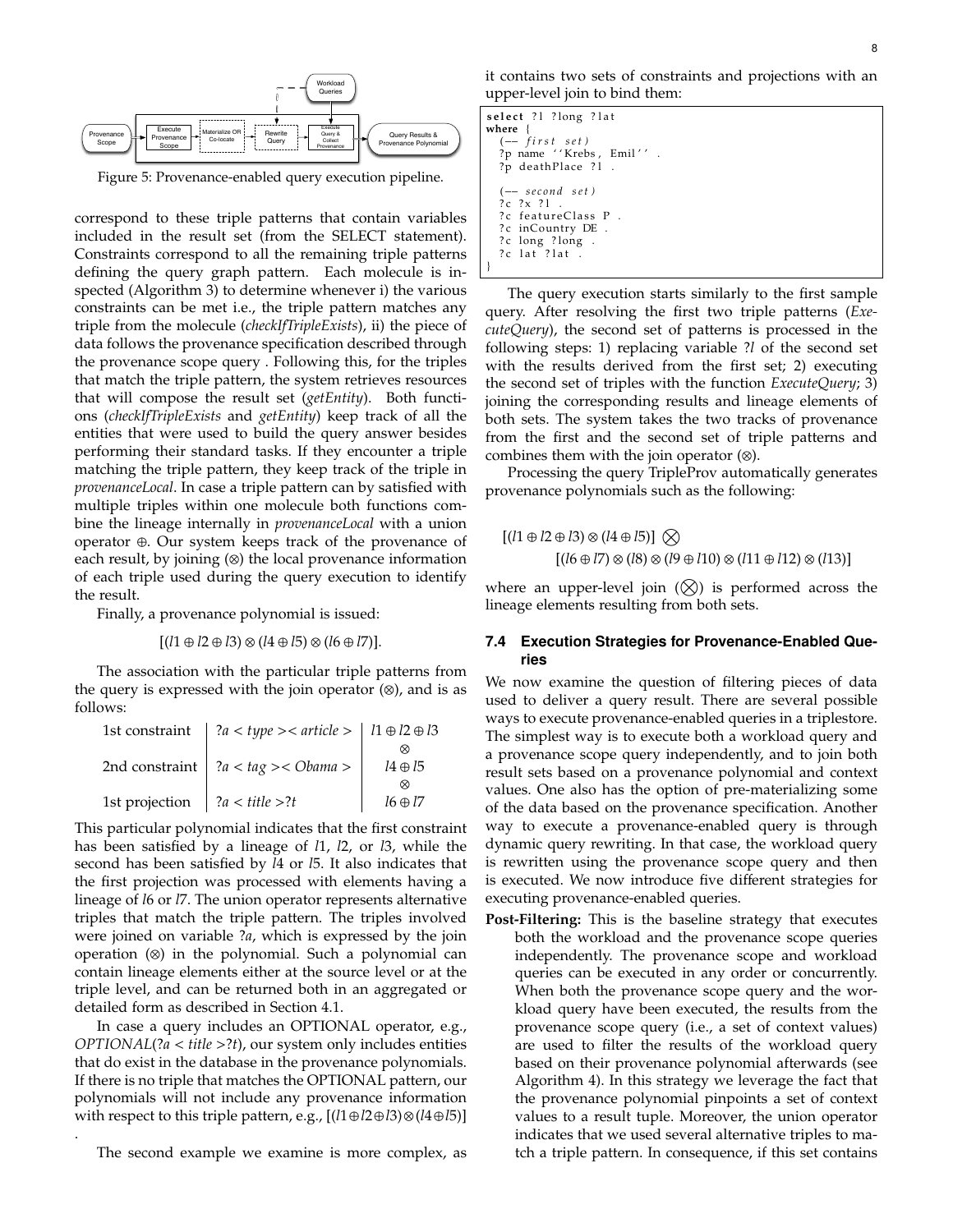the specific context value without an alternative we eliminate the pinpointed result tuple.

- **Rewriting:** This strategy executes the provenance scope query first. Then, when inspecting triples in a molecule, this strategy verifies if the context value of the triple is in the set of context values returned by the provenance scope query besides matching a triple pattern (see Algorithm 5). This solution is efficient from the provenance scope query execution side, though it can be suboptimal from the workload query execution side (see Section 8).
- **Pre-Filtering:** This strategy takes advantages of a dedicated *provenance index* co-locating, for each context value, the IDs of all molecules belonging to this context (see Section 6.3). After the provenance scope query is executed, the provenance index can be looked up to retrieve the lists of molecule IDs that are compatible with the provenance specification. These lists can then be used to filter out early the intermediate and final results of the workload queries (see Algorithm 6). After filtering, this strategy executes queries in a similar way as the *Rewriting* strategy.
- **Full Materialization:** This is a two-step strategy where a provenance scope query is first executed on the entire database, and then all molecules containing context values that match the provenance scope query are materialized. The workload queries are then simply executed on the resulting materialized view, which only contains triples that are compatible with the provenance specification. This strategy will outperform all other strategies when executing the workload queries, since they are executed only on the relevant subset of the data. However, materializing all potential molecules based on the provenance scope query can be prohibitively expensive, both in terms of storage space and latency.
- **Partial Materialization:** This strategy introduces a trade-off between the performance of a provenance scope query and that of workload queries. The provenance scope query is executed first. While executing the provenance scope query (see Algorithm 7), the system also builds a temporary structure (e.g., a hash-table) maintaining the IDs of all molecules belonging to the context values returned by the provenance scope query. When executing the workload query, the system can then dynamically and efficiently look-up all molecules appearing as intermediate or final results, and can filter them out early in case they do not appear in the temporary structure. Further processing is similar to the *Rewriting* strategy. This strategy can achieve performance close to the Full Materialization strategy while avoiding to replicate the data, at the expense of creating and maintaining the temporary data structure.

#### **8 E**xperiments

To empirically evaluate our provenance-aware storage models and query execution strategies, we implemented them in TripleProv. Our approaches to store, track, and query provenance in Linked Data were already evaluated on a few datasets and workloads in our previous work [12], [13].

# **Algorithm 4** Algorithm for the *Post-Filtering* strategy.

#### **Require:** q: workload query

- **Require:** p: provenance scope query
- 1: (ctxSet) = ExecuteQuery(p)
- 2: (results, polynomial) = ExecuteQuery(q) {independent execution of p and q}
- 3: **for all** results **do**
- 4: { $result \in results$ }
- 5: **if** ( polynomial[result].ContextValues < ctxSet ) **then**
- 6: remove result<br>7: **else**
- 7: **else**
- 8: keep result<br>9: **end if**
- 9: **end if**
- 10: **end for**

#### **Algorithm 5** Algorithm for the *Rewriting* strategy.

#### **Require:** q: workload query

**Require:** ctxSet: context values; results of a provenance scope query

- 1: molecules = q.getPhysicalPlan
- 2: results ← NULL
- 3: polynomial ← NULL
- 4: **for all** molecules **do**<br>5:  ${molecule \in molecal}$
- 5: {molecule ∈ molecules}<br>6: **for all** (entities in mole
- 6: **for all** (entities in molecule) **do**<br>7.  $\{$ entity  $\in$  entities}
- 7: {entity  $\in$  entities}<br>8: **if** (entity Contex
- 8: **if** ( entity.ContextValues ∉ ctxSet) **then**<br>9: **best** entity
- 9: next entity<br> $\frac{10}{10}$  else
- 10: **else**
- 11: **if** entity.match(q) **then**<br>12: **if** results.add(entity)
- 12: results.add(entity)<br>13: calculate provenar
- 13: calculate provenance polynomial<br>14. **end if**
- end if
- 15: **end if**
- end for
- 17: **end for**
- 18: **return** (results, polynomial)

**Require:** q: workload query

- **Require:** ctxSet: context values; results of a provenance scope query 1: molecules = q.getPhysicalPlan
- 
- 2: results  $\leftarrow$  NULL<br>3: polynomial  $\leftarrow$  N 3: polynomial ← NULL
- 4: **for all** molecules **do**<br>5: {molecule  $\in$  molecule}
- 5: {molecule ∈ molecules}<br>6: **for all** ctxSet **do**
- 6: **for all** ctxSet **do**<br>7:  $\{ctx \in ctxSet\}$
- 7: {ctx ∈ ctxSet}<br>8: ctxMolecules
- 8: ctxMolecules = getMoleculesFromProvIdx(ctx)<br>9. **if** (molecule  $\notin$  ctxMolecules) **then**
- 9: **if** ( molecule  $\notin$  ctxMolecules) **then**<br>10: **heat** molecule
- 10: next molecule<br>11: **end if**
- 11: **end if**
- 12: **end for**
	- 13: **for all** (entities in molecule) **do**
	-
- 14: {entity ∈ entities}<br>15: **if** (entity.Contex 15: **if** ( entity.ContextValues < ctxSet) **then**
- 16: next entity<br>17: **else**
- 17: **else**
- 18: **if** entity.match(q) **then**
- 19: results.add(entity)<br>20: calculate provenary
- 20: calculate provenance polynomial<br>21: **end if**
- 21: **end if**
- 22: **end if**
- end for
- 24: **end for**
- 25: **return** (results, polynomial)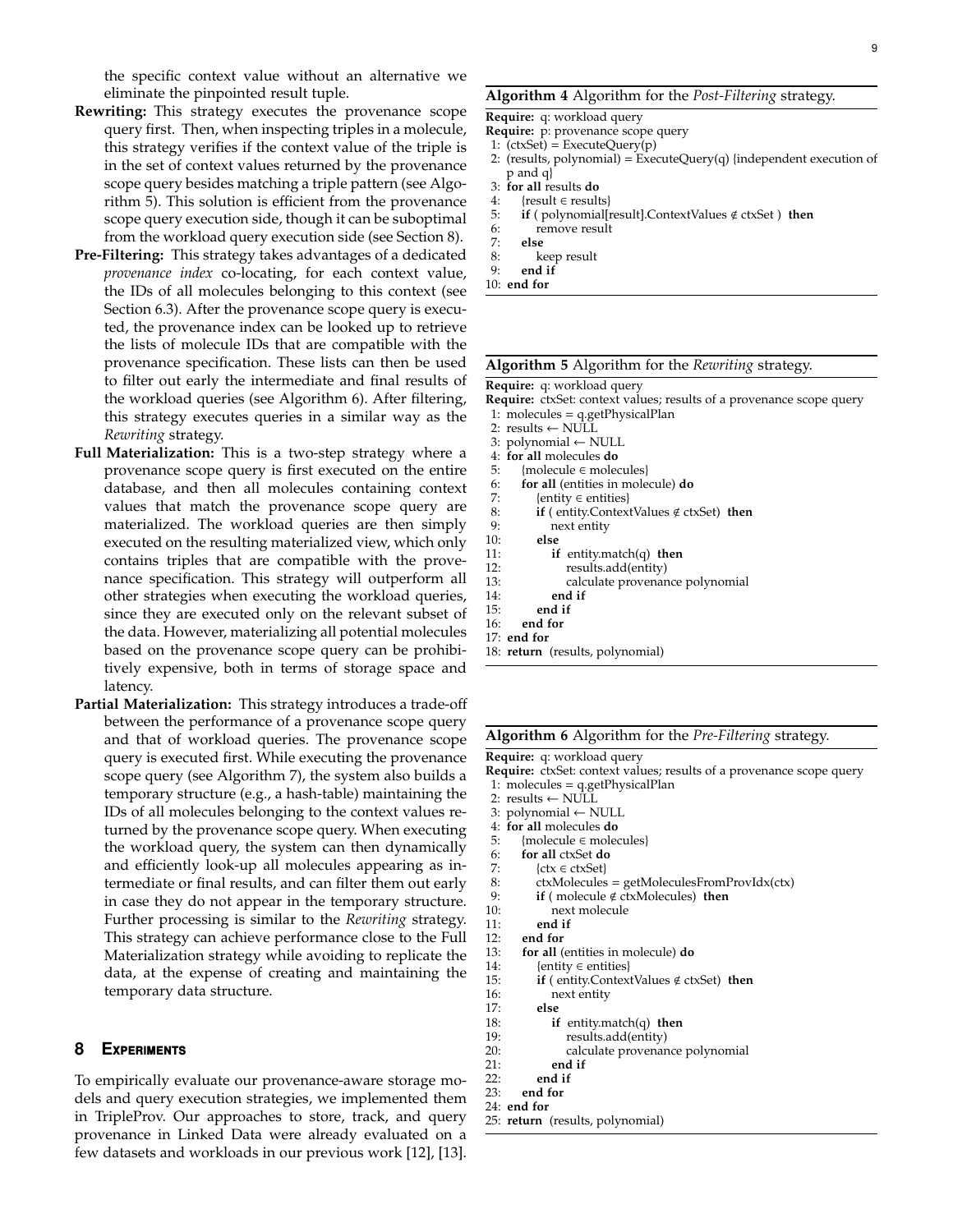| <b>Require:</b> q: workload query                                           |
|-----------------------------------------------------------------------------|
| Require: ctxSet: context values; results of a provenance scope query        |
| <b>Require:</b> collocatedMolecules: collection of hash values of molecules |
| related to results of the provenance query (ctxSet)                         |
| 1: molecules = q.getPhysicalPlan                                            |
| 2: results $\leftarrow$ NULL                                                |
| 3: polynomial $\leftarrow$ NULL                                             |
| 4: for all molecules do                                                     |
| 5:<br>{molecule $\in$ molecules}                                            |
| if (molecule $\notin$ collocated Molecules) then<br>6:                      |
| 7:<br>next molecule                                                         |
| 8:<br>end if                                                                |
| 9:<br>for all (entities in molecule) do                                     |
| 10:<br>{entity $\in$ entities}                                              |
| if (entity.ContextValues $\notin$ ctxSet) then<br>11:                       |
| 12:<br>next entity                                                          |
| 13:<br>else                                                                 |
| 14:<br>if entity.match $(q)$ then                                           |
| 15:<br>results.add(entity)                                                  |
| 16:<br>calculate provenance polynomial                                      |
| end if<br>17:                                                               |
| 18:<br>end if                                                               |
| $19:$ end for                                                               |
| $20:$ end for                                                               |
| 21: return (results, polynomial)                                            |
|                                                                             |

The goal of the following experiments is to empirically evaluate the scalability of our algorithms and data structures. Therefore, in the fist scenario (Section 8.3) we perform the experiments on datasets of varying size to assess the performance of the storage models. In the second scenario (Section 8.4), we measure the performance impact of the selectivity of a provenance query. Hence we gradually increase the number of context values resulting from the provenance query. To facilitate the potential comparison of results, we use the same datasets and queries as in our previous work on provenance-enabled query processing [13].

# **8.1 Experimental Environment**

**Hardware Platform:** All experiments were run on a HP ProLiant DL385 G7 server with an AMD Opteron Processor 6180 SE (24 cores, 2 chips, 12 cores/chip), 64GB of DDR3 RAM, running Ubuntu 12.04.3 LTS (Precise Pangolin). All data were stored on a recent 3 TB Serial ATA disk.

**Datasets:** We used the Billion Triples Challenge (BTC)<sup>5</sup> dataset for our experiments: It is a collection of RDF data gathered from the Web. The Billion Triple Challenge dataset was created based on datasets provided by Falcon-S, Sindice, Swoogle, SWSE, and Watson using the MultiCrawler/SWSE framework. It represents a typical collection of data gathered from multiple and heterogeneous online sources, hence storing, tracking, and querying provenance on it precisely addresses the problem we focus on. We considered more than 40 million quadruples (almost 10GB). To sample the data, we first pre-selected quadruples satisfying the set of considered workload and provenance queries. Then, we randomly sampled additional data up to 10GB.

Following the experimental design from our previous work [13], we included provenance specific triples so that the workload query results are always the same, irrespective

5. http://km.aifb.kit.edu/projects/btc-2009/

**Workloads:** For the workload, we used eight existing queries originally proposed by Neumann and Weikum [59]. In addition, we added two queries with the UNION and OP-TIONAL clauses. We prepared a complex provenance scope query, which is conceptually similar to those presented in Section 5.

**Experimental Methodology:** As is typical for benchmarking database systems, e.g., for tpc-*x* <sup>6</sup> or our own OLTP-Benchmark [60], we included a warm-up phase before measuring the execution time of the queries in order to measure query execution times in a steady-state mode. We first run all the queries in sequence once to warm-up the system, and then repeated the process ten times (i.e., we ran 11 query batches for each variant we benchmark, each containing all the queries we consider in sequence). In the following, we report the average execution time of the last 10 runs for each query. In addition, we avoided the artifacts of connecting from the client to the server, of initializing the database from files, and of printing results. Instead we measured the query execution times inside the database system only.

# **8.2 Results of the Previous Experiments**

In our previous papers, we presented two independent systems focusing on different aspects of provenance within a triplestore. Here, we briefly summarize the results of those previous experiments:

The first paper [12] focused on storing and tracking lineage in the query execution process. Overall, the performance penalty created by tracking provenance were in a range from a few percents to almost 350%. We observed a significant difference between the two main provenance storage models implemented (CG vs CA and TG vs TA). Retrieving data from co-located structures took about 10%- 20% more time than from simply annotated graph nodes. We also noticed considerable differences between the two granularity levels (CG vs TG and CA vs TA). The more detailed triple-level provenance granularity required more time than the simpler source-level.

The second paper [13] focused on different query execution strategies for provenance-enabled queries, that is, queries tailored with provenance information. We found that because provenance is prevalent within Web Data and is highly selective, it can be used to improve query processing performance. By leveraging knowledge on provenance, one can execute many types of queries roughly 30x faster than a baseline store. This is a counterintuitive result as provenance is often associated with additional processing overhead. The exact optimal strategy depends on the data, on the mixture of (provenance scope and workload) queries, and of their frequencies. Based on our experiments, we believe that a partial materialization strategy provides the best trade-off for running provenance-enabled queries in general.

# **8.3 Storage Models and Provenance Granularity Levels**

For the first experimental scenario we wanted to investigate the scalability of our storage models. Specifically we wanted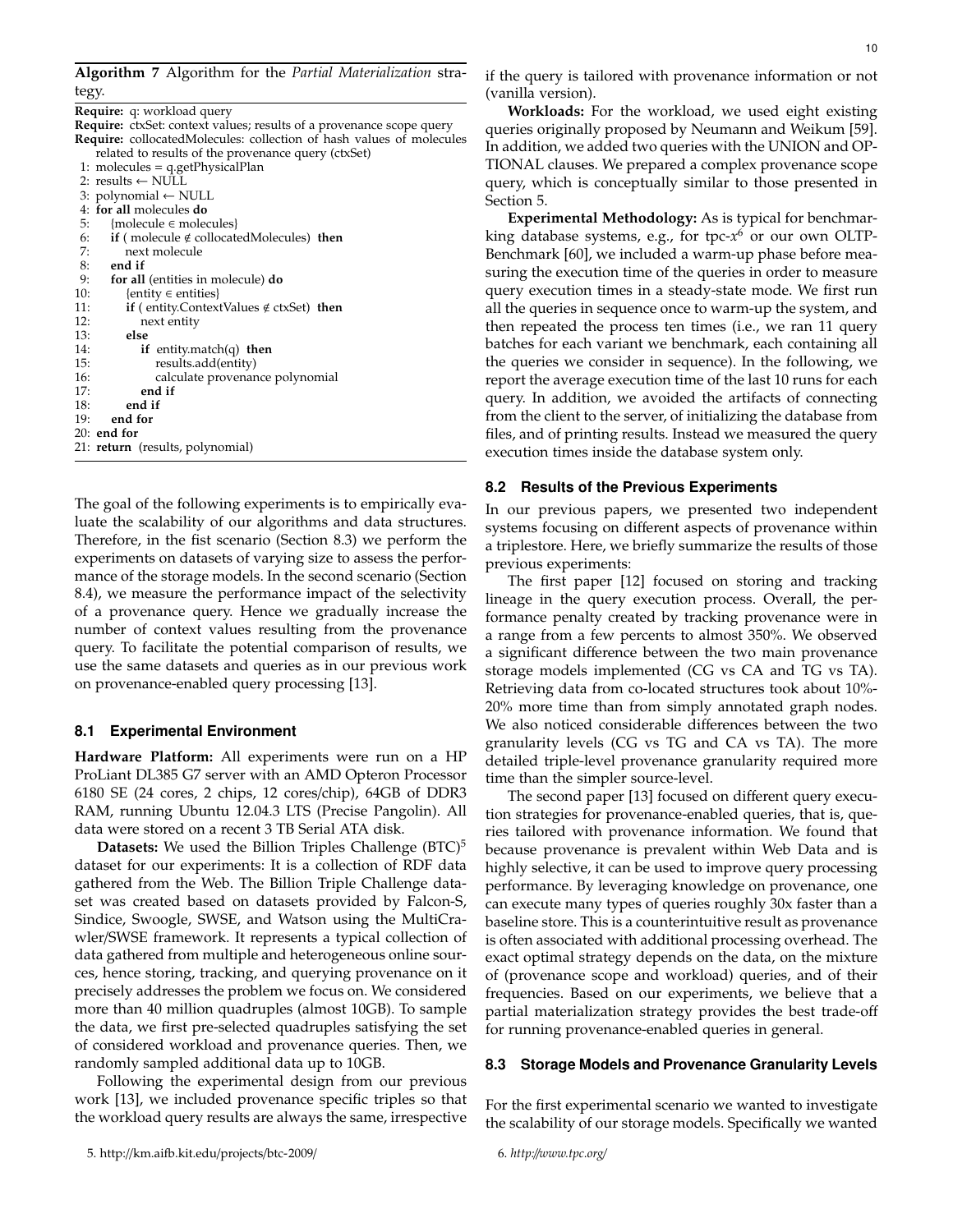Table 2: Cardinality of the context values set.



Figure 6: Query execution times (in seconds, logarithmic scale) for DS5. Table 1: Size of the datasets used in the experiments.

|                 | size (GB) | # quadruples |
|-----------------|-----------|--------------|
| D <sub>S1</sub> | 0.5       | 2 944 562    |
| D <sub>S2</sub> | 2.9       | 12 944 562   |
| DS3             | 5.3       | 22 944 562   |
| D <sub>S4</sub> | 7.3       | 32 944 556   |
| DS <sub>5</sub> | 93        | 42 944 553   |

to measure how the performance changes with the increasing data size. We implemented two storage models (SCPO and SPOC, see Section 6.2) in TripleProv and for each model we considered two granularity levels for tracking provenance (context and triple, see Section 4.1). This gives us four different variants to compare against the vanilla version of our system. Our goal was to understand the various tradeoffs of the approaches and to assess the performance penalty caused by computing a provenance polynomial. In this scenario we do not filter data based on provenance. Here we only derive a provenance polynomial of a workload query. We use the following abbreviations to refer to the different variants of storage models and granularity levels:

- **V:** the vanilla version of our system (i.e., the version where provenance is neither stored nor looked up during query execution);
- **CG:** context-level granularity, provenance data grouped by context values;
- **CA:** context-level granularity, annotated provenance data;
- **TG:** triple-level granularity, provenance data grouped by context values;
- **TA:** triple-level granularity, annotated provenance data.

As mentioned above the main goal of these experiments was to compare the scalability of our methods. To achieve this goal in this scenario we gradually increased the size of the dataset. We started with nearly 3 million quadruples up to 43 million quadruples (see Table 1 for details about the datasets sizes).

#### 8.3.1 Results

Figure 6 shows the query execution times for the biggest dataset we used in our experiments (DS5). Figure 7 shows the execution time for selected queries and all datasets. It exhibits how the performance of the implemented variants changes with the increasing data size.

Unsurprisingly, the more data we have to process the slower queries are executed (see Figure 7). The performance decrease varies between variants and queries. Queries with less selective constraints or introducing significant amount of intermediate results (like Q1, Q5, Q10) tend to be more sensitive to the size of data. Queries which can early prune the number of elements to inspect (e.g., Q9) exhibit lower sensitivity in that aspect. The variants grouping elements

|              | $\%$  | # context values |
|--------------|-------|------------------|
| full dataset | 100   | 6819826          |
| minimal      | 0.003 | 1854             |
| CV1          | 10    | 681 983          |
| CV2          | 20    | 1 363 966        |
| CV3          | 30    | 2 045 948        |
| CV4          | 40    | 2 727 931        |
| CV5          | 50    | 3 409 914        |

by the provenance data (CG and TG) are more sensitive to the size of data. While difference in size between the datasets is up to almost 20 times, for the query execution time we can observe a variety of the performance changes: form almost no difference (query Q9, variant CA) to 100-200 times (queries Q5, Q10, variant CG).

Finally, we briefly discuss specific results appearing in Figures 6 and 8 where the provenance-aware implementations seam to outperform the vanilla version. The reason behind the large disparity in performance has to do with the very short execution times (at the level of  $10^{-3}$  seconds), which cannot be measured more precisely and thus introduces some noise.

#### **8.4 Query Execution Strategies**

Our goal here was to investigate the scalability of the query execution strategies for provenance-enabled queries (see Section 7.4). Specifically we wanted to measure how they perform when the provenance scope query results in different selectivities, i.e., with different numbers of context values. To refer to the different query execution strategies we use the abbreviations introduced in Section 7.4.

To evaluate the scalability of the provenance-aware query execution strategies, we gradually increased the cardinality of the context values set. We started with the minimal number of elements to maintain the results of the workload queries unchanged. Following, we added elements to the set so that it consisted of 10% to 50% of context values from the entire dataset. Table 2 shows detailed statistics about the number of context values for each scenario.

#### 8.4.1 Results

Figure 8 shows the query execution times for all queries for the biggest context values set (CV5). Figure 9 shows the execution time for selected queries and all measured sizes of the context values set (see Table 2). It shows how the query strategies are sensitive to the number of elements returned from the provenance query.

As expected, the more advanced query execution strategies (Pre-Filtering, Full Materialization, and Patrial Materialization) are significantly more sensitive to the number of results returned by the provenance scope query. Those strategies take advantage of the selectivity of the provenance information (see our previous work [13] for a detailed analysis of the provenance selectivity), so if the results of the provenance query are not selective enough, the strategies perform worse. Figure 9 shows that the Pre-Filtering strategy is the most sensitive to the output of the provenance scope query. The sensitivity varies between queries: for queries with a higher number of intermediate results (used for joins) and less selective constraints (e.g., Q2 and Q5), the difference can exceed two orders of magnitude.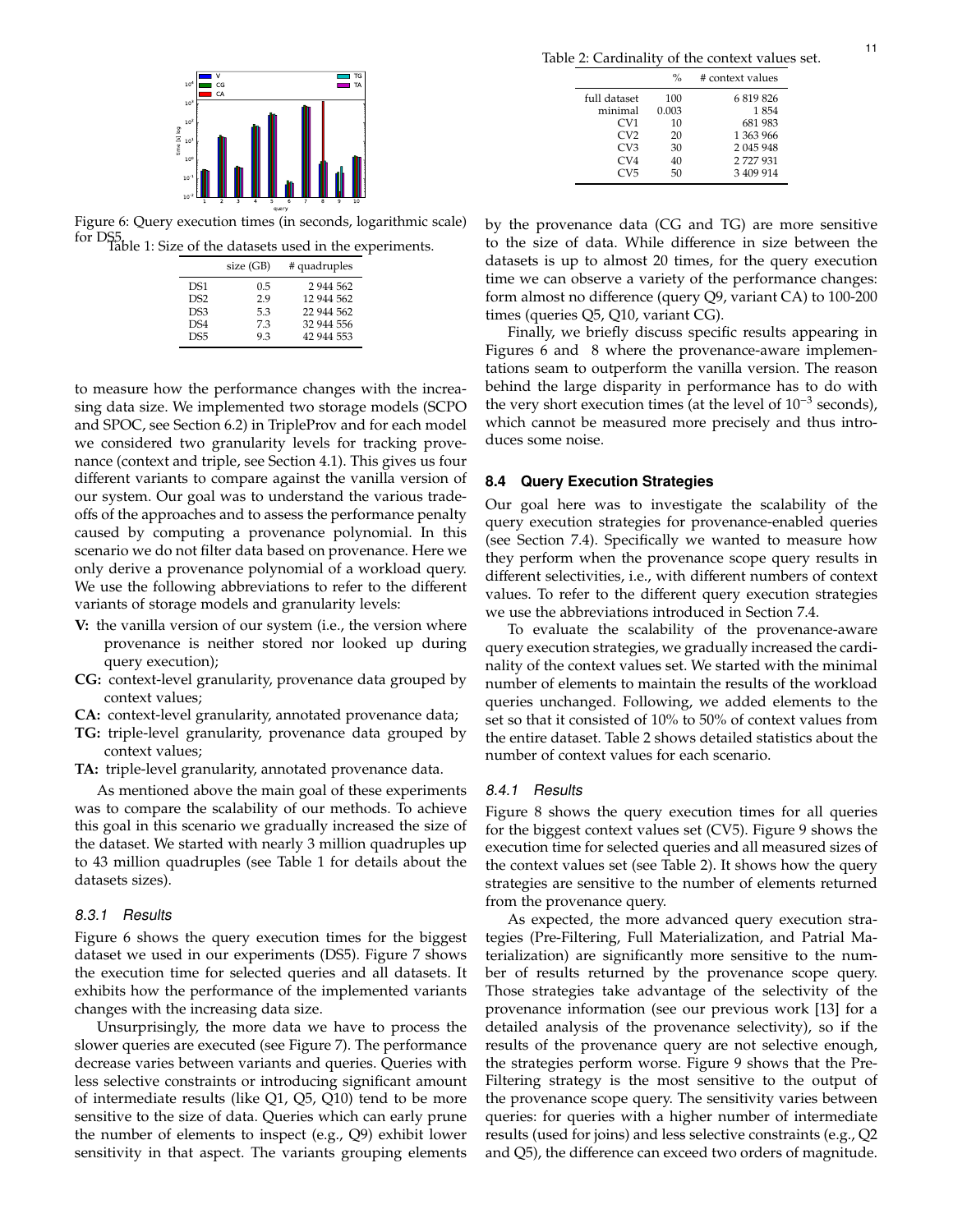

Figure 7: Query execution time (in seconds, logarithmic scale) for all datasets and the implemented storage variants, for selected queries (Q1, Q5, Q9, and Q10).



Figure 8: Query execution times (in seconds, logarithmic scale) for CV5.

The performance of queries that do not take advantage of high selectivity provenance information (e.g. Q6 and Q7) is not linked to the cardinality of the context values set.

# **9 C**onclusions

To the best of our knowledge, we presented the first attempt to translate theoretical insight from the database provenance literature into a high-performance triplestore. Our techniques enable not only simple tracing of lineage for query results, but also considers fine-grained multilevel provenance and allow us to tailor the query execution with provenance information. We introduced two storage models and five query execution strategies for supporting provenance in Linked Data management systems.

From our experiment we can say that the more data we have to process the slower queries are executed and the more selective is the provenance query the more we gain in performance. Less selective workload queries are more sensitive to those aspects than queries that allow to early prune intermediate results. The more advanced query execution strategies that take advantage of the selectivity of the provenance information are more sensitive to the number elements returned by the provenance query.

It is important to remember that the performance of a system processing provenance, either by tracking or querying such meta data, highly depends on the selectivity of the provenance [12], [13]. On the one hand, the more selective provenance information is the more one can gain by scoping the query execution with provenance-enabled queries. On the other hand, with more selective data, tracking and storing provenance information becomes more expensive. Therefore such systems should be evaluated with respect to the data sampled from the targeted source to chose the most suitable storage model and a query execution strategy. A user of a system like TripleProv can easily restrict what data to be used in a query by providing a SPARQL query

scoping the data provenance (Section 5). Additionally, the user will receive detailed information about exact pieces of data were used to produce the results (Section 4). Such a provenance trace can be used to compute the quality of the results or to (partially) invalidate the results in case some parts of the data collection turn out to be incorrect. Moreover, a provenance trace can be leveraged to partially reevaluate the query in case new data arrives, i.e., we can reevaluate only the part that is influenced by the new data since we know what data exactly has been used in the query.

Building on the results of this work, we see a number of possible avenues for future work: Investigating how provenance can be used to improve query execution and optimization within a data management system is one of them. Another possibility is to leverage provenance to improve the reconstruction of incomplete graph data, especially in the context of streams of Linked Data. Finally, we plan to investigate the ability to track and query provenance in dynamic Linked Data environments, linking provenance management to complex event processing and reasoning.

#### **R**eferences

- [1] T. Heath and C. Bizer, *Linked Data: Evolving the Web into a Global Data Space*, ser. Synthesis Lectures on the Semantic Web. Morgan & Claypool Publishers, 2011.
- [2] C. A. Knoblock, P. Szekely, J. L. Ambite, S. Gupta, A. Goel, M. Muslea, K. Lerman, M. Taheriyan, and P. Mallick, "Semi-automatically mapping structured sources into the semantic web," in *Proceedings of the Extended Semantic Web Conference*, Crete, Greece, 2012.
- [3] A. Schultz, A. Matteini, R. Isele, C. Bizer, and C. Becker, "Ldif linked data integration framework," in *COLD*, 2011.
- P. Groth and L. Moreau (eds.), "PROV-Overview. An Overview of the PROV Family of Documents," World Wide Web Consortium, W3C Working Group Note NOTE-prov-overview-20130430, Apr. 2013.
- [5] J. J. Carroll, C. Bizer, P. Hayes, and P. Stickler, "Named graphs, provenance and trust," in *Proceedings of the 14th International Conference on World Wide Web*, ser. WWW '05. New York, NY, USA: ACM, 2005, pp. 613–622.
- [6] D. W. R. Cyganiak and M. L. (Ed.), "RDF 1.1 Concepts and Abstract Syntax," W3C Recommendation, February 2014, http://www.w3.org/TR/rdf11-concepts/.
- [7] M. Schmachtenberg, C. Bizer, and H. Paulheim, "Adoption of the linked data best practices in different topical domains," in *The Semantic Web, ISWC 2014*, ser. Lecture Notes in Computer Science, P. Mika, T. Tudorache, A. Bernstein, C. Welty, C. Knoblock, D. Vrandei, P. Groth, N. Noy, K. Janowicz, and C. Goble, Eds. Springer International Publishing, 2014, vol. 8796, pp. 245–260. [Online]. Available: http://dx.doi.org/10.1007/978-3-319-11964-9 16
- [8] G. Grimnes. (2012) BTC2012 Stats. [Online]. Available: http: //gromgull.net/blog/2012/07/some-basic-btc2012-stats/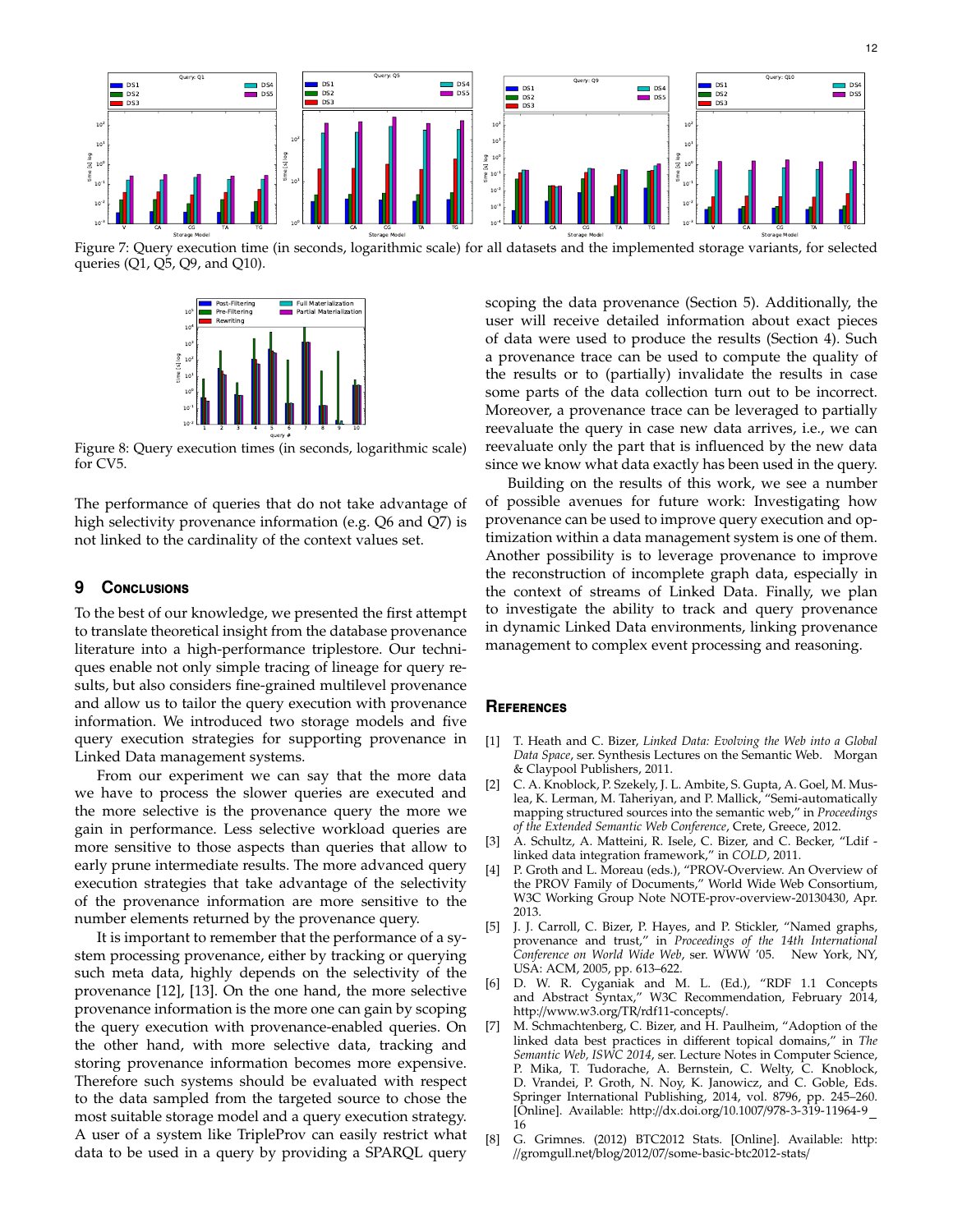

Figure 9: Query execution time (in seconds, logarithmic scale) for all sizes of the context values set and the query execution strategies, for selected queries (Q2, Q5, Q6, and Q7).

- [9] P. Groth and W. Beek. (2016) Measuring PROV Provenance on the Web of Data. [Online]. Available: https://nbviewer.jupyter.org/github/pgroth/prov-wod-analysis/ blob/master/MeasuringPROVProvenanceWebofData.ipynb
- [10] M. Wylot, J. Pont, M. Wisniewski, and P. Cudré-Mauroux, "dipLODocus[RDF]: short and long-tail RDF analytics for massive webs of data," in *Proceedings of the 10th international conference on The semantic web - Volume Part I*, ser. ISWC'11. Berlin, Heidelberg: Springer-Verlag, 2011, pp. 778–793. [Online]. Available: http: //dl.acm.org/citation.cfm?id=2063016.2063066
- [11] M. Wylot and P. Cudré-Mauroux, "DiploCloud: Efficient and Scalable Management of RDF Data in the Cloud," *IEEE Transactions on Knowledge and Data Engineering*, vol. 28, no. 3, pp. 659–674, March 2016.
- [12] M. Wylot, P. Cudre-Mauroux, and P. Groth, "TripleProv: Efficient Processing of Lineage Queries in a Native RDF Store," in *Proceedings of the 23rd International Conference on World Wide Web*, ser. WWW '14. Republic and Canton of Geneva, Switzerland: International World Wide Web Conferences Steering Committee, 2014, pp. 455–466.
- [13] M. Wylot, P. Cudré-Mauroux, and P. Groth, "Executing Provenance-Enabled Queries over Web Data," in *Proceedings of the 24rd International Conference on World Wide Web*, ser. WWW '15. Republic and Canton of Geneva, Switzerland: International World Wide Web Conferences Steering Committee, 2015.
- [14] —–, "A demonstration of TripleProv: tracking and querying provenance over web data," vol. 8, no. 12. VLDB Endowment, 2015, pp. 1992–1995.
- [15] L. Moreau, "The foundations for provenance on the web," *Foundations and Trends in Web Science*, vol. 2, no. 2–3, pp. 99–241, Nov. 2010. [Online]. Available: http://eprints.ecs.soton.ac.uk/21691/
- [16] J. Cheney, L. Chiticariu, and W.-C. Tan, *Provenance in databases: Why, how, and where*. Now Publishers Inc, 2009, vol. 1, no. 4.
- [17] P. Groth, Y. Gil, J. Cheney, and S. Miles, "Requirements for provenance on the web," *International Journal of Digital Curation*, vol. 7, no. 1, 2012.
- [18] P. Cudré-Mauroux, K. Lim, R. Simakov, E. Soroush, P. Velikhov, D. L. Wang, M. Balazinska, J. Becla, D. DeWitt, B. Heath, D. Maier, S. Madden, J. M. Patel, M. Stonebraker, and S. Zdonik, "A Demonstration of SciDB: A Science-Oriented DBMS," *Proceedings of the VLDB Endowment (PVLDB)*, vol. 2, no. 2, pp. 1534–1537, 2009.
- [19] O. Hartig, "Provenance information in the web of data," in *Proceedings of the 2nd Workshop on Linked Data on the Web (LDOW2009)*, 2009.
- [20] S. Sahoo, P. Groth, O. Hartig, S. Miles, S. Coppens, J. Myers, Y. Gil, L. Moreau, J. Zhao, M. Panzer *et al.*, "Provenance vocabulary mappings," W3C, Tech. Rep., 2010.
- [21] L. Moreau, B. Clifford, J. Freire, J. Futrelle, Y. Gil, P. Groth, N. Kwasnikowska, S. Miles, P. Missier, J. Myers, B. Plale, Y. Simmhan, E. Stephan, and J. Van den Bussche, "The open provenance model core specification (v1.1)," *Future Generation Computer Systems*, vol. 27, no. 6, pp. 743–756, Jun. 2011. [Online]. Available: http://eprints.ecs.soton.ac.uk/21449/
- [22] T. D. Huynh, P. Groth, and S. Zednik (eds.), "PROV Implementation Report," World Wide Web Consortium, W3C Working Group Note NOTE-prov-implementations-20130430, Apr. 2013.
- [23] P. Hayes and B. McBride, "Rdf semantics," W3C Recommendation, February 2004.
- [24] J. J. Carroll, C. Bizer, P. Hayes, and P. Stickler, "Named graphs, pro-

venance and trust," in *Proceedings of the 14th international conference on World Wide Web*. ACM, 2005, pp. 613–622.

- [25] V. Nguyen, O. Bodenreider, and A. Sheth, "Don't like rdf reification?: making statements about statements using singleton property," in *Proceedings of the 23rd international conference on World wide web*. International World Wide Web Conferences Steering Committee, 2014, pp. 759–770.
- [26] J. Hoffart, F. M. Suchanek, K. Berberich, and G. Weikum, "Yago2: A spatially and temporally enhanced knowledge base from wikipedia," *Artificial Intelligence*, vol. 194, no. 0, pp. 28 – 61, 2013, artificial Intelligence, Wikipedia and Semi-Structured Resources.
- [27] J. Zhao, C. Bizer, Y. Gil, P. Missier, and S. Sahoo, "Provenance requirements for the next version of RDF," in *W3C Workshop RDF Next Steps*, 2010.
- [28] P. Pediaditis, G. Flouris, I. Fundulaki, and V. Christophides, "On Explicit Provenance Management in RDF/S Graphs." in *Workshop on the Theory and Practice of Provenance*, 2009.
- [29] O. Udrea, D. R. Recupero, and V. Subrahmanian, "Annotated RDF," *ACM Transactions on Computational Logic (TOCL)*, vol. 11, no. 2, p. 10, 2010.
- [30] G. Flouris, I. Fundulaki, P. Pediaditis, Y. Theoharis, and V. Christophides, "Coloring RDF Triples to Capture Provenance," in *Proceedings of the 8th International Semantic Web Conference*, ser. ISWC '09. Berlin, Heidelberg: Springer-Verlag, 2009, pp. 196–212.
- [31] T. J. Green, G. Karvounarakis, and V. Tannen, "Provenance semirings," in *Proceedings of the twenty-sixth ACM SIGMOD-SIGACT-SIGART symposium on Principles of database systems*. ACM, 2007, pp. 31–40.
- [32] Y. Theoharis, I. Fundulaki, G. Karvounarakis, and V. Christophides, "On provenance of queries on semantic web data," *IEEE Internet Computing*, vol. 15, no. 1, pp. 31–39, Jan. 2011.
- [33] C. V. Damásio, A. Analyti, and G. Antoniou, "Provenance for SPARQL queries," in *Proceedings of the 11th international conference on The Semantic Web - Volume Part I*, ser. ISWC'12. Berlin, Heidelberg: Springer-Verlag, 2012, pp. 625–640.
- [34] A. Zimmermann, N. Lopes, A. Polleres, and U. Straccia, "A general framework for representing, reasoning and querying with annotated semantic web data," *Web Semant.*, vol. 11, pp. 72–95, Mar. 2012.
- [35] O. Hartig, "Querying Trust in RDF Data with tSPARQL," in *Proceedings of the 6th European Semantic Web Conference on The Semantic Web: Research and Applications*, ser. ESWC 2009 Heraklion. Berlin, Heidelberg: Springer-Verlag, 2009, pp. 5–20.
- [36] F. Geerts, G. Karvounarakis, V. Christophides, and I. Fundulaki, "Algebraic structures for capturing the provenance of SPARQL queries," in *Proceedings of the 16th International Conference on Database Theory*, ser. ICDT '13. New York, NY, USA: ACM, 2013, pp. 153–164.
- [37] L. Moreau and I. Foster, "Electronically querying for the provenance of entities," in *Provenance and Annotation of Data*, ser. Lecture Notes in Computer Science, L. Moreau and I. Foster, Eds. Springer Berlin Heidelberg, 2006, vol. 4145, pp. 184–192.
- [38] O. Biton, S. Cohen-Boulakia, and S. B. Davidson, "Zoom\*userviews: Querying relevant provenance in workflow systems," in *Proceedings of the 33rd International Conference on Very Large Data Bases*, ser. VLDB '07. VLDB Endowment, 2007, pp. 1366–1369.
- [39] L. M. Gadelha, Jr., M. Wilde, M. Mattoso, and I. Foster, "MTCProv: A Practical Provenance Query Framework for Many-task Scientific